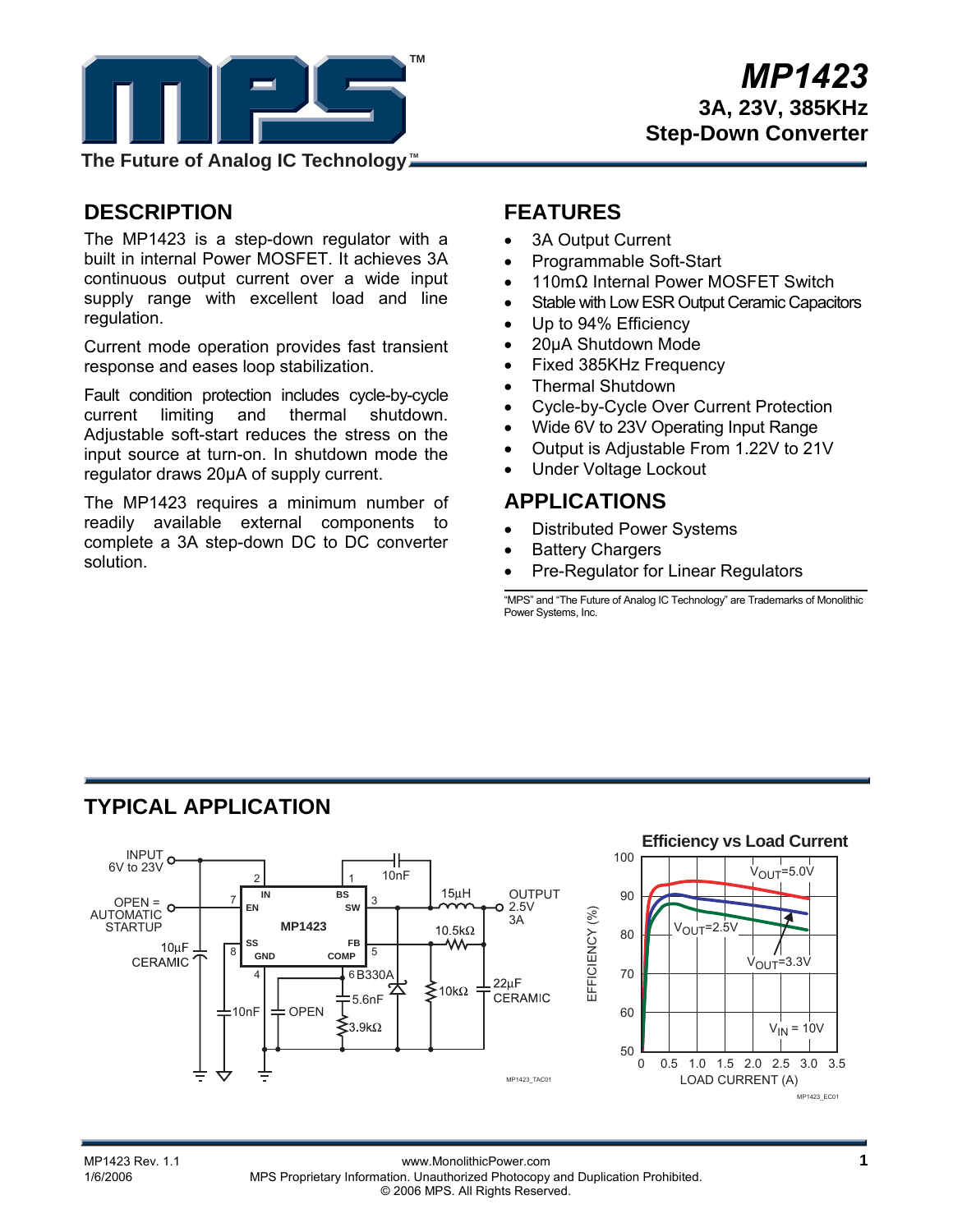

## **PACKAGE REFERENCE**



\* For Tape & Reel, add suffix –Z (eg. MP1423DN–Z) For Lead Free, add suffix –LF (eg. MP1423DN–LF–Z)

# **ELECTRICAL CHARACTERISTICS**

### $V_{\text{in}}$  = 12V,  $T_{\text{A}}$  =  $+25^{\circ}$ C, unless otherwise noted.

## **ABSOLUTE MAXIMUM RATINGS (1)**

| Supply Voltage V <sub>IN</sub> -0.3V to +28V                |  |
|-------------------------------------------------------------|--|
| Switch Voltage $V_{SW}$ -1V to $V_{IN}$ + 0.3V              |  |
| Bootstrap Voltage $V_{BS}$ $V_{SW}$ – 0.3V to $V_{SW}$ + 6V |  |
| All Other Pins-0.3V to +6V                                  |  |
| Junction Temperature 150°C                                  |  |
|                                                             |  |
| Storage Temperature $\ldots$ -65°C to +150°C                |  |

# *Recommended Operating Conditions* **(2)**

| Ambient Operating Temp -40°C to +85°C |  |
|---------------------------------------|--|

| Thermal Resistance $^{(3)}$ $\theta_{JA}$ $\theta_{JC}$ |  |  |
|---------------------------------------------------------|--|--|
|                                                         |  |  |
|                                                         |  |  |

#### **Notes:**

1) Exceeding these ratings may damage the device.<br>2) The device is not quaranteed to function outside of

The device is not guaranteed to function outside of its operating conditions.

3) Measured on approximately 1" square of 1 oz copper.

| <b>Parameters</b>                                    | Symbol        | <b>Condition</b>                        | Min   | Typ      | Max          | <b>Units</b> |
|------------------------------------------------------|---------------|-----------------------------------------|-------|----------|--------------|--------------|
| Shutdown Supply Current                              |               | $V_{EN} = 0V$                           |       | 20       | 30           | μA           |
| <b>Supply Current</b>                                |               | $V_{EN}$ = 2.8V, $V_{FB}$ = 1.4V        |       | 1.0      | 1.2          | mA           |
| Feedback Voltage                                     | $V_{FB}$      | $6V \leq V_{IN} \leq 23V$               | 1.194 | 1.222    | 1.250        | V            |
| Error Amplifier Voltage Gain                         | $A_{VEA}$     |                                         |       | 400      |              | V/V          |
| Error Amplifier Transconductance                     | $G_{EA}$      | $\Delta l_{\text{COMP}} = \pm 10 \mu A$ | 500   | 800      | 1120         | µA/V         |
| High-Side Switch-On Resistance                       | $R_{DS(ON)1}$ |                                         |       | 0.11     |              | Ω            |
| Low-Side Switch-On Resistance                        | $R_{DS(ON)2}$ |                                         |       | 10       |              | Ω            |
| High-Side Switch Leakage Current                     |               | $V_{EN} = 0V$ , $V_{SW} = 0V$           |       | $\Omega$ | 10           | μA           |
| <b>Current Limit</b>                                 |               |                                         | 3.3   | 4.5      |              | A            |
| <b>Current Sense to COMP</b><br>Transconductance     | $G_{CS}$      |                                         |       | 3.8      |              | A/V          |
| <b>Oscillation Frequency</b>                         | $f_{\rm S}$   |                                         | 335   | 385      | 435          | <b>KHz</b>   |
| <b>Short Circuit Oscillation Frequency</b>           | $D_{MAX}$     | $V_{FB} = 0V$                           | 25    | 40       | 55           | <b>KHz</b>   |
| Maximum Duty Cycle                                   |               | $V_{FB} = 1.0 V$                        |       | 90       |              | $\%$         |
| Minimum Duty Cycle                                   |               | $V_{FB} = 1.5V$                         |       |          | $\mathbf{0}$ | $\%$         |
| <b>EN Threshold Voltage</b>                          |               |                                         | 0.9   | 1.2      | 1.5          | V            |
| Enable Pull-Up Current                               |               | $V_{EN} = 0V$                           | 1.1   | 1.8      | 2.5          | μA           |
| Under Voltage Lockout Threshold                      |               | $V_{IN}$ Rising                         | 2.37  | 2.54     | 2.71         | $\vee$       |
| Under Voltage Lockout Threshold<br><b>Hysteresis</b> |               |                                         |       | 210      |              | mV           |
| Soft-Start Period                                    |               | $C_{SS}$ = 0.1 $\mu$ F                  |       | 10       |              | ms           |
| <b>Thermal Shutdown</b>                              |               |                                         |       | 160      |              | $\circ$ C    |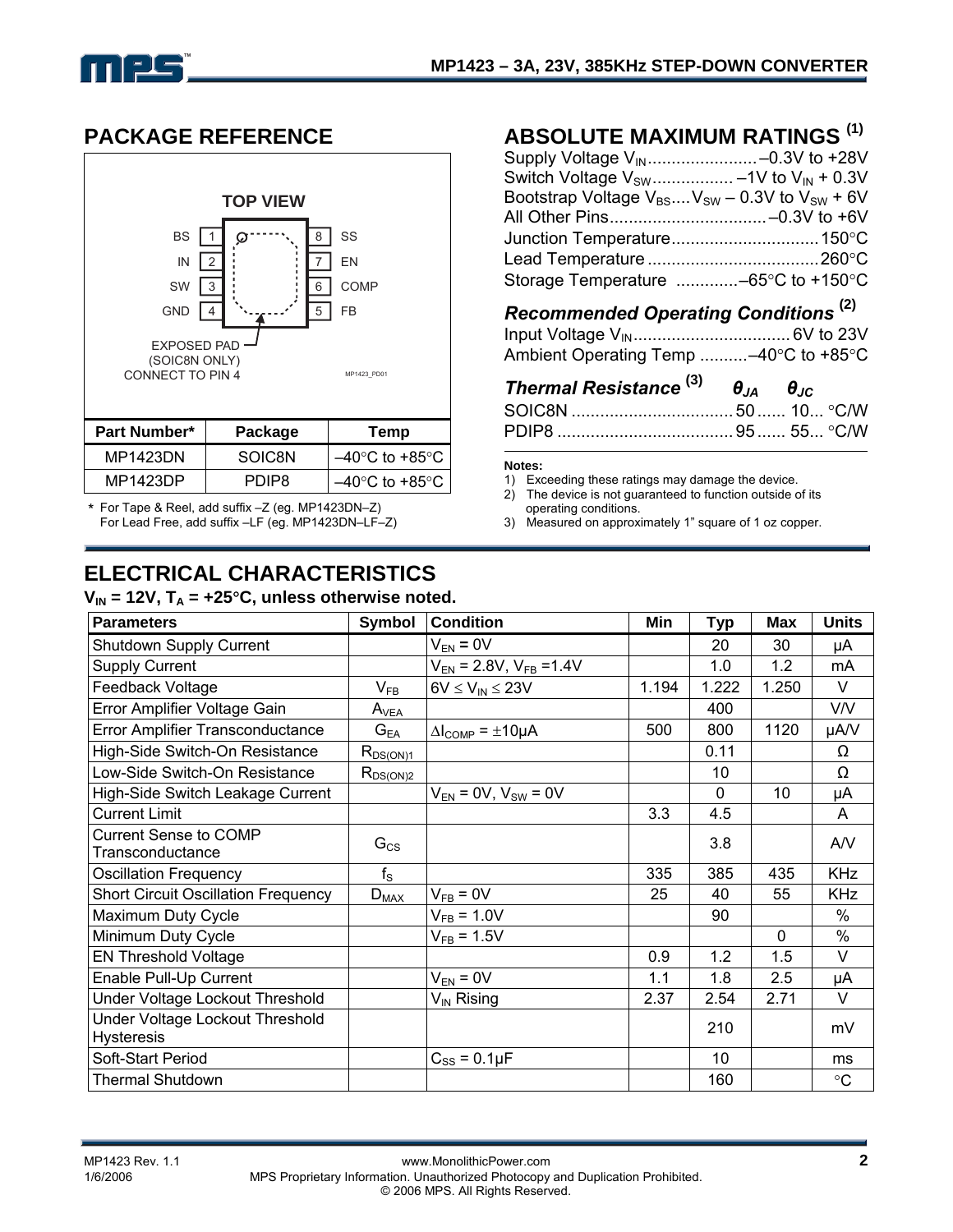

# **TYPICAL PERFORMANCE CHARACTERISTICS**



# **PIN FUNCTIONS**

| Pin# | <b>Name</b> | <b>Description</b>                                                                                                                                                                                                                                       |
|------|-------------|----------------------------------------------------------------------------------------------------------------------------------------------------------------------------------------------------------------------------------------------------------|
|      | BS.         | High-Side Gate Drive Bootstrap Input. BS supplies the drive for the high-side N-Channel<br>MOSFET switch. Connect a 4.7nF or greater capacitor from SW to BS to power the high side<br>switch.                                                           |
| 2    | IN          | Power Input. IN supplies the power to the IC, as well as the step-down converter switches.<br>Drive IN with a 6V to 23V power source. Bypass IN to GND with a suitably large capacitor to<br>eliminate noise on the input to the IC. See Input Capacitor |
| 3    | <b>SW</b>   | Power Switching Output. SW is the switching node that supplies power to the output. Connect<br>the output LC filter from SW to the output load. Note that a capacitor is required from SW to BS<br>to power the high-side switch.                        |
| 4    | <b>GND</b>  | Ground. (Note: For the SOIC8N package, connect the exposed pad on backside to Pin 4).                                                                                                                                                                    |
| 5    | FB.         | Feedback Input. FB senses the output voltage to regulate said voltage. Drive FB with a<br>resistive voltage divider from the output voltage. The feedback threshold is 1.222V. See<br>Setting the Output Voltage                                         |

MP1423 Rev. 1.1 **MPS Proprietary Information.** Unauthorized Photocopy and Duplication Prohibited. **3 3 3** MPS Proprietary Information. Unauthorized Photocopy and Duplication Prohibited. © 2006 MPS. All Rights Reserved.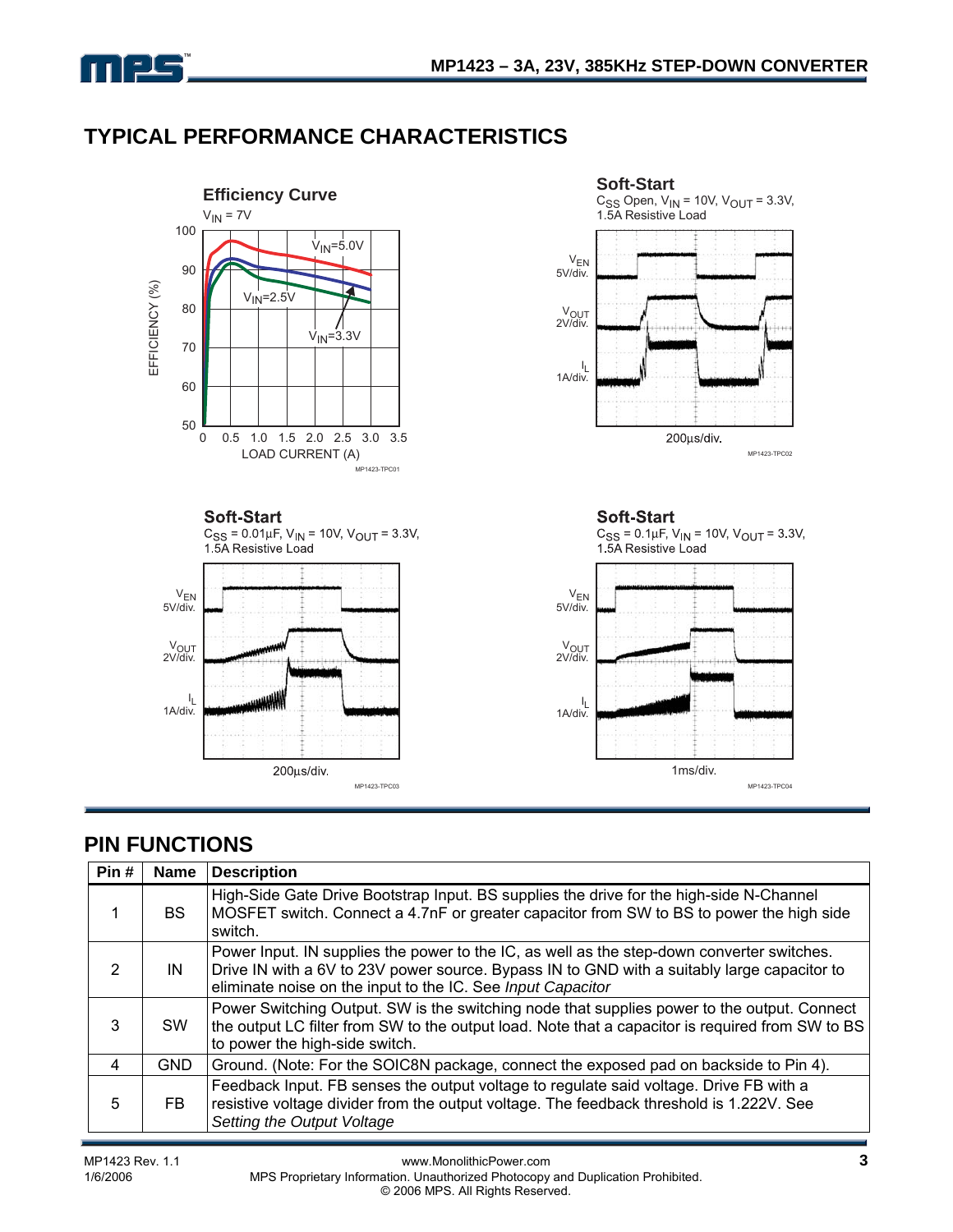

| Pin# | <b>Name</b> | <b>Description</b>                                                                                                                                                                                                                                             |
|------|-------------|----------------------------------------------------------------------------------------------------------------------------------------------------------------------------------------------------------------------------------------------------------------|
| 6    | COMP.       | Compensation Node. COMP is used to compensate the regulation control loop. Connect a<br>series RC network from COMP to GND to compensate the regulation control loop. In some<br>cases, an additional capacitor from COMP to GND is required. See Compensation |
|      | ΕN          | Enable Input. EN is a digital input that turns the regulator on or off. Drive EN high to turn on the<br>regulator, low to turn it off. For automatic startup, leave EN unconnected.                                                                            |
| 8    | SS          | Soft Start Control Input. SS controls the soft start period. Connect a capacitor from SS to GND<br>to set the soft-start period. A 0.1µF capacitor sets the soft-start period to 10ms. To disable the<br>soft-start feature, leave SS unconnected.             |

### **PIN FUNCTIONS** *(continued)*

## **OPERATION**

The MP1423 is a current-mode step-down regulator. It regulates input voltages from 6V to 23V down to an output voltage as low as 1.222V, and is able to supply up to 3A of load current.

The MP1423 uses current-mode control to regulate the output voltage. The output voltage is measured at FB through a resistive voltage divider and amplified through the internal error amplifier. The output current of the transconductance error amplifier is presented at COMP where a network compensates the regulation control system.

The voltage at COMP is compared to the switch current measured internally to control the output voltage.

The converter uses an internal N-Channel MOSFET switch to step-down the input voltage to the regulated output voltage. Since the MOSFET requires a gate voltage greater than the input voltage, a boost capacitor connected between SW and BS drives the gate. The capacitor is internally charged while SW is low.

An internal 10Ω switch from SW to GND is used to insure that SW is pulled to GND when SW is low to fully charge the BS capacitor.

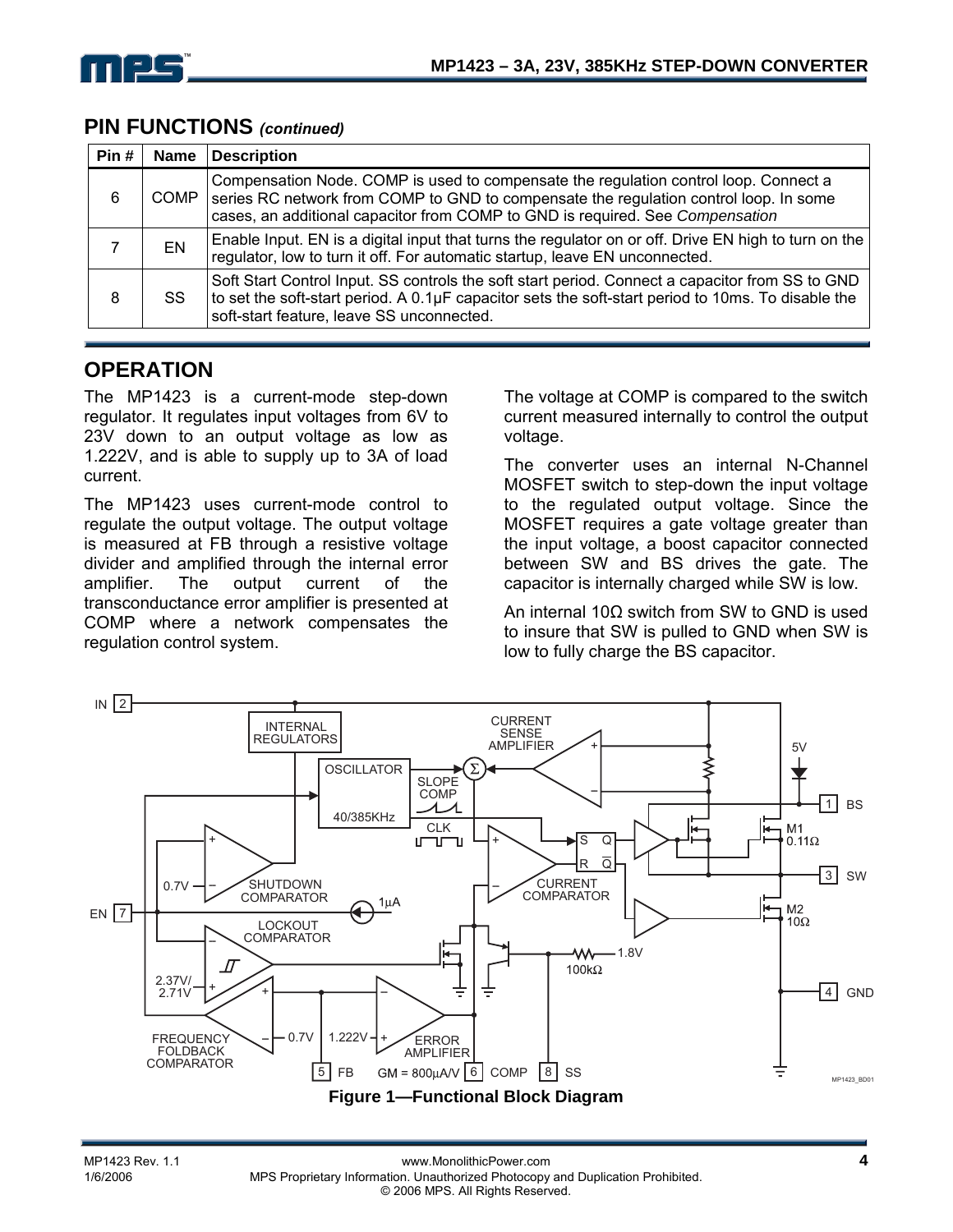

# **APPLICATION INFORMATION**

### **COMPONENT SELECTION**

### **Setting the Output Voltage**

The output voltage is set using a resistive voltage divider from the output voltage to FB pin. The voltage divider divides the output voltage down to the feedback voltage by the ratio:

$$
V_{FB} = V_{OUT} \frac{R2}{R1 + R2}
$$

Where  $V_{FB}$  is the feedback voltage and  $V_{OUT}$  is the output voltage.

Thus the output voltage is:

$$
V_{OUT} = 1.22 \times \frac{R1 + R2}{R2}
$$

A typical value for R2 can be as high as 100kΩ, but a typical value is 10kΩ. Using that value, R1 is determined by:

$$
R1 = 8.18 \times (V_{OUT} - 1.22)(k\Omega)
$$

For example, for a 3.3V output voltage, R2 is 10kΩ, and R1 is 17kΩ.

### **Inductor**

The inductor is required to supply constant current to the output load while being driven by the switched input voltage. A larger value inductor will result in less ripple current that will result in lower output ripple voltage. However, the larger value inductor will have a larger physical size, higher series resistance, and/or lower saturation current. A good rule for determining the inductance to use is to allow the peak-to-peak ripple current in the inductor to be approximately 30% of the maximum switch current limit. Also, make sure that the peak inductor current is below the maximum switch current limit. The inductance value can be calculated by:

$$
L = \frac{V_{OUT}}{f_S \times \Delta I_L} \times \left(1 - \frac{V_{OUT}}{V_{IN}}\right)
$$

Where  $V_{\text{IN}}$  is the input voltage,  $f_{\text{S}}$  is the 385KHz switching frequency, and  $\Delta I_L$  is the peak-topeak inductor ripple current.

Choose an inductor that will not saturate under the maximum inductor peak current.

The peak inductor current can be calculated by:

$$
I_{LP} = I_{LOAD} + \frac{V_{OUT}}{2 \times f_S \times L} \times \left(1 - \frac{V_{OUT}}{V_{IN}}\right)
$$

Where  $I_{\text{LOAD}}$  is the load current.

Table 1 lists a number of suitable inductors from various manufacturers. The choice of which style inductor to use mainly depends on the price vs. size requirements and any EMI requirement.

### **Table 1—Inductor Selection Guide**

| <b>Vendor/</b>   | Core        | Core            | Package<br><b>Dimensions</b><br>(mm) |      |     |
|------------------|-------------|-----------------|--------------------------------------|------|-----|
| <b>Model</b>     | <b>Type</b> | <b>Material</b> | W                                    | L    | н   |
| Sumida           |             |                 |                                      |      |     |
| CR75             | Open        | Ferrite         | 7.0                                  | 7.8  | 5.5 |
| CDH74            | Open        | Ferrite         | 7.3                                  | 8.0  | 5.2 |
| CDRH5D28         | Shielded    | Ferrite         | 5.5                                  | 5.7  | 5.5 |
| CDRH5D28         | Shielded    | Ferrite         | 5.5                                  | 5.7  | 5.5 |
| CDRH6D28         | Shielded    | Ferrite         | 6.7                                  | 6.7  | 3.0 |
| CDRH104R         | Shielded    | Ferrite         | 10.1                                 | 10.0 | 3.0 |
| Toko             |             |                 |                                      |      |     |
| D53LC<br>Type A  | Shielded    | Ferrite         | 5.0                                  | 5.0  | 3.0 |
| D75C             | Shielded    | Ferrite         | 7.6                                  | 7.6  | 5.1 |
| D104C            | Shielded    | Ferrite         | 10.0                                 | 10.0 | 4.3 |
| D10FL            | Open        | Ferrite         | 9.7                                  | 1.5  | 4.0 |
| <b>Coilcraft</b> |             |                 |                                      |      |     |
| DO3308           | Open        | Ferrite         | 9.4                                  | 13.0 | 3.0 |
| DO3316           | Open        | Ferrite         | 9.4                                  | 13.0 | 5.1 |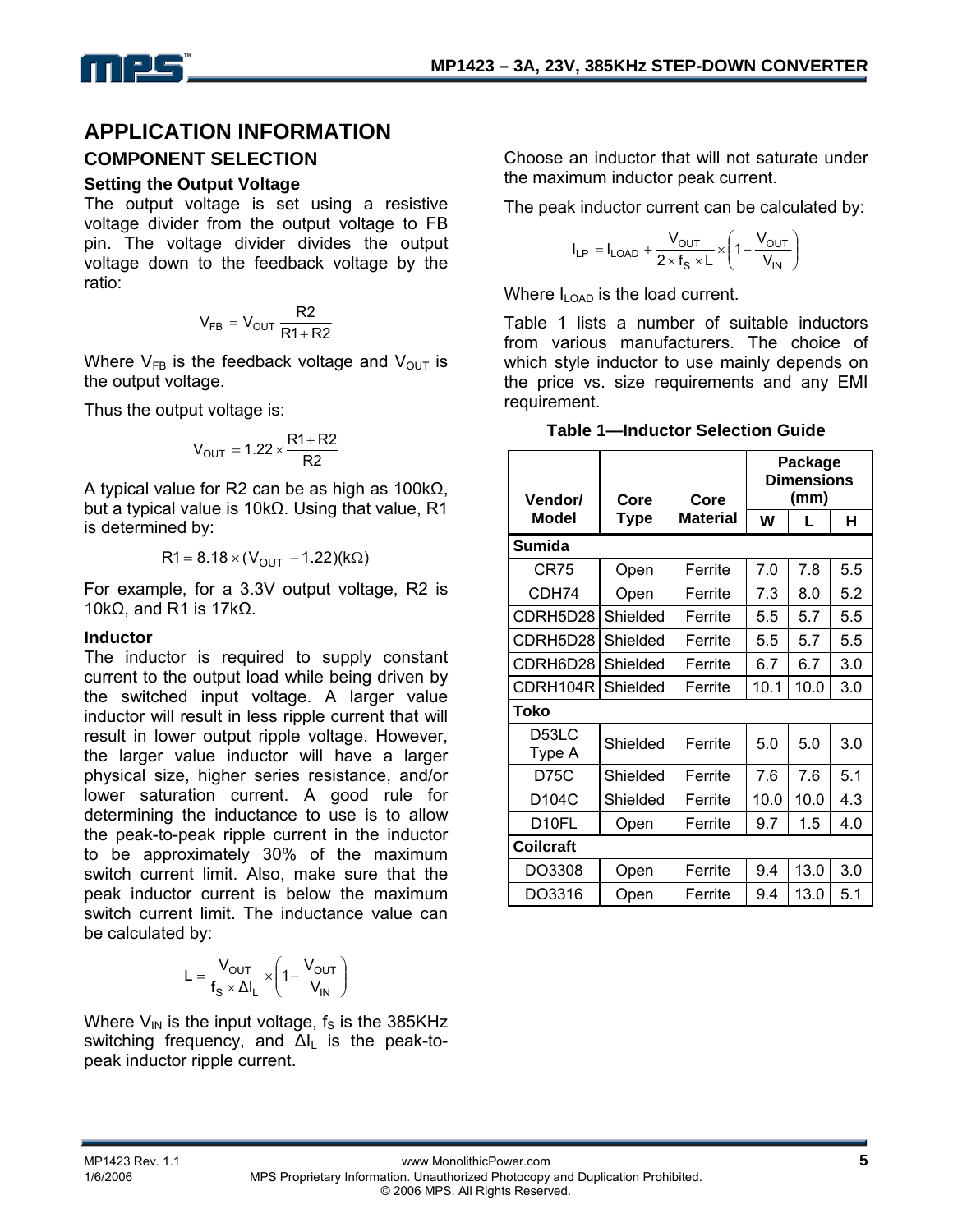

### **Output Rectifier Diode**

The output rectifier diode supplies the current to the inductor when the high-side switch is off. To reduce losses due to the diode forward voltage and recovery times, use a Schottky diode.

Choose a diode whose maximum reverse voltage rating is greater than the maximum input voltage, and whose current rating is greater than the maximum load current. Table 2 lists example Schottky diodes and manufacturers.

| <b>Diode</b>   | <b>Voltage/Current   Manufacture</b><br>Rating |                  |
|----------------|------------------------------------------------|------------------|
| <b>SK33</b>    | 30V, 3A                                        | Diodes Inc.      |
| SK34           | 40V, 3A                                        | Diodes Inc.      |
| <b>B330</b>    | 30V, 3A                                        | Diodes Inc.      |
| B340           | 40V, 3A                                        | Diodes Inc.      |
| <b>MBRS330</b> | 30V, 3A                                        | On Semiconductor |
| MBRS340        | 40V, 3A                                        | On Semiconductor |

### **Table 2—Diode Selection Guide**

### **Input Capacitor**

The input current to the step-down converter is discontinuous, therefore a capacitor is required to supply the AC current to the step-down converter while maintaining the DC input voltage. Use low ESR capacitors for the best performance. Ceramic capacitors are preferred, but tantalum or low-ESR electrolytic capacitors may also suffice.

Since the input capacitor (C1) absorbs the input switching current it requires an adequate ripple current rating. The RMS current in the input capacitor can be estimated by:

$$
I_{C1} = I_{LOAD} \times \sqrt{\frac{V_{OUT}}{V_{IN}} \left(1 - \frac{V_{OUT}}{V_{IN}}\right)}
$$

The worst-case condition occurs at  $V_{IN} = 2V_{OUT}$ , where:

$$
I_{C1} = \frac{I_{LOAD}}{2}
$$

For simplification, choose the input capacitor whose RMS current rating greater than half of the maximum load current.

The input capacitor can be electrolytic, tantalum or ceramic. When using electrolytic or tantalum capacitors, a small, high quality ceramic capacitor, i.e. 0.1µF, should be placed as close to the IC as possible.

When using ceramic capacitors, make sure that they have enough capacitance to provide sufficient charge to prevent excessive voltage ripple at input. The input voltage ripple caused by capacitance can be estimated by:

$$
\Delta V_{IN} = \frac{I_{LOAD}}{f_S \times C1} \times \frac{V_{OUT}}{V_{IN}} \times \left(1 - \frac{V_{OUT}}{V_{IN}}\right)
$$

### **Output Capacitor**

The output capacitor is required to maintain the DC output voltage. Ceramic, tantalum, or low ESR electrolytic capacitors are recommended. Low ESR capacitors are preferred to keep the output voltage ripple low. The output voltage ripple can be estimated by:

$$
\Delta V_{OUT} = \frac{V_{OUT}}{f_s \times L} \times \left(1 - \frac{V_{OUT}}{V_{IN}}\right) \times \left(R_{ESR} + \frac{1}{8 \times f_s \times C2}\right)
$$

Where L is the inductor value, C2 is the output capacitance value, and  $R_{FSR}$  is the equivalent series resistance (ESR) value of the output capacitor.

In the case of ceramic capacitors, the impedance at the switching frequency is dominated by the capacitance. The output voltage ripple is mainly caused by the capacitance. For simplification, the output voltage ripple can be estimated by:

$$
\Delta V_{\text{OUT}} = \frac{V_{\text{OUT}}}{8 \times f_{\text{S}}^2 \times L \times C2} \times \left(1 - \frac{V_{\text{OUT}}}{V_{\text{IN}}}\right)
$$

In the case of tantalum or electrolytic capacitors, the ESR dominates the impedance at the switching frequency. For simplification, the output ripple can be approximated to:

$$
\Delta V_{OUT} = \frac{V_{OUT}}{f_s \times L} \times \left(1 - \frac{V_{OUT}}{V_{IN}}\right) \times R_{ESR}
$$

The characteristics of the output capacitor also affect the stability of the regulation system. The MP1423 can be optimized for a wide range of capacitance and ESR values.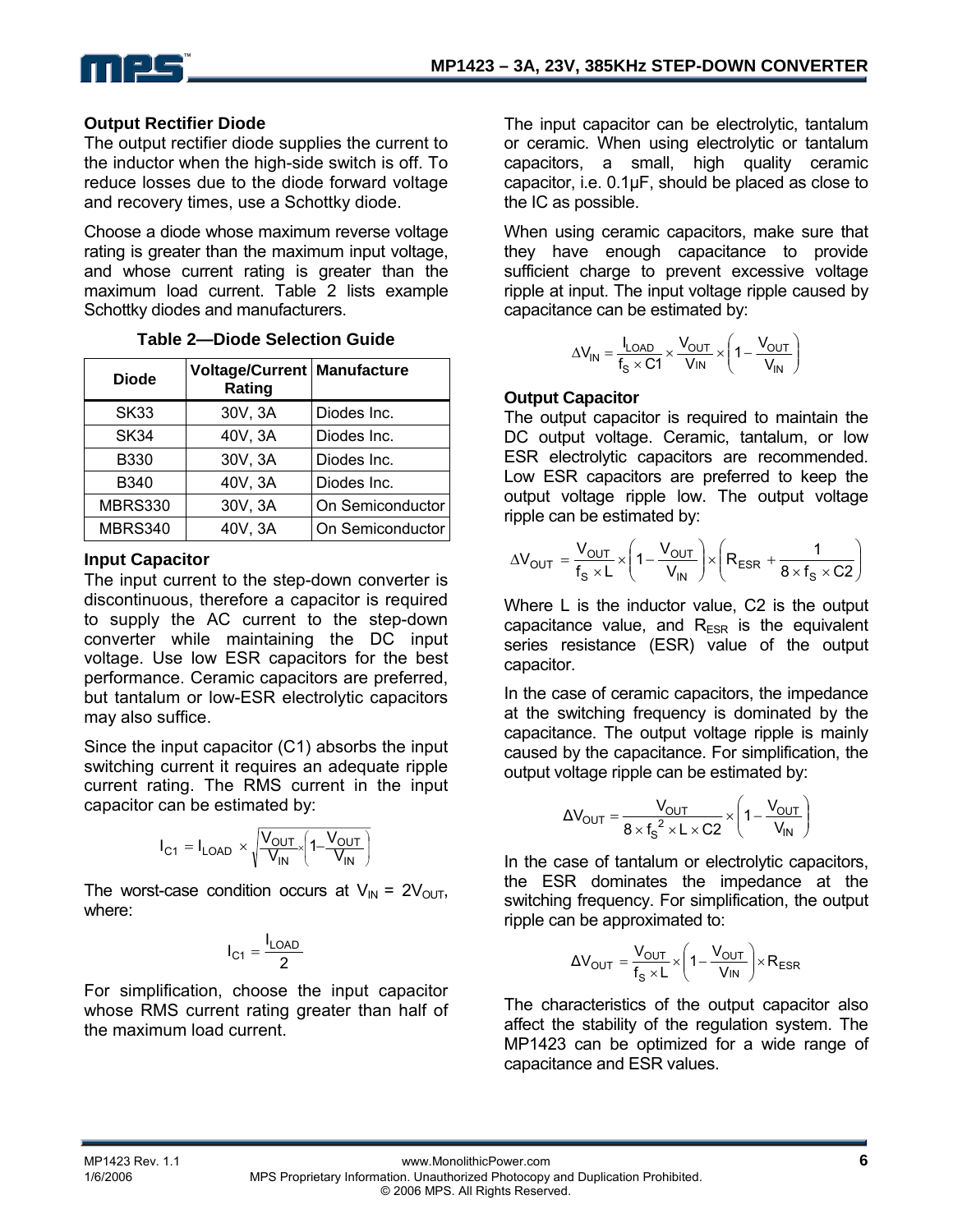

#### **Compensation Components**

MP1423 employs current mode control for easy compensation and fast transient response. The system stability and transient response are controlled through the COMP pin. COMP pin is the output of the internal transconductance error amplifier. A series capacitor-resistor combination sets a pole-zero combination to control the characteristics of the control system.

The DC gain of the voltage feedback loop is given by:

$$
A_{\text{VDC}} = R_{\text{LOAD}} \times G_{\text{CS}} \times A_{\text{VEA}} \times \frac{V_{\text{FB}}}{V_{\text{OUT}}}
$$

Where  $A_{VFA}$  is the error amplifier voltage gain, 400V/V;  $G_{CS}$  is the current sense transconductance,  $3.8$ A/V; R<sub>LOAD</sub> is the load resistor value.

The system has two poles of importance. One is due to the compensation capacitor (C3) and the output resistor of error amplifier, and the other is due to the output capacitor and the load resistor. These poles are located at:

$$
f_{P1} = \frac{G_{EA}}{2\pi \times C3 \times A_{VEA}}
$$

$$
f_{P2} = \frac{1}{2\pi \times C2 \times R_{LOAD}}
$$

Where  $G_{EA}$  is the error amplifier transconductance, 800µA/V.

The system has one zero of importance, due to the compensation capacitor (C3) and the compensation resistor (R3). This zero is located at:

$$
f_{Z1}=\frac{1}{2\pi\times C3\times R3}
$$

The system may have another zero of importance, if the output capacitor has a large capacitance and/or a high ESR value. The zero, due to the ESR and capacitance of the output capacitor, is located at:

$$
f_{ESR} = \frac{1}{2\pi \times C2 \times R_{ESR}}
$$

In this case, a third pole set by the compensation capacitor (C6) and the compensation resistor (R3) is used to compensate the effect of the ESR zero on the loop gain. This pole is located at:

$$
f_{P3}=\frac{1}{2\pi\times C6\times R3}
$$

The goal of compensation design is to shape the converter transfer function to get a desired loop gain. The system crossover frequency where the feedback loop has the unity gain is important.

Lower crossover frequencies result in slower line and load transient responses, while higher crossover frequencies could cause system unstable. A good rule of thumb is to set the crossover frequency to approximately one-tenth of the switching frequency. Switching frequency for the MP1423 is 385KHz, so the desired crossover frequency is around 38KHz.

Table 3 lists the typical values of compensation components for some standard output voltages with various output capacitors and inductors. The values of the compensation components have been optimized for fast transient responses and good stability at given conditions.

**Table 3—Compensation Values for Typical Output Voltage/Capacitor Combinations** 

| $V_{OUT}$ | C <sub>2</sub>        | R <sub>3</sub>     | C <sub>3</sub> | C <sub>6</sub> |
|-----------|-----------------------|--------------------|----------------|----------------|
| 2.5V      | $22\mu F$<br>Ceramic  | $3.9k\Omega$       | 5.6nF          | None           |
| 3.3V      | $22\mu F$<br>Ceramic  | 4.7k <sub>Ω</sub>  | 4.7nF          | None           |
| 5V        | $22\mu F$<br>Ceramic  | 7.5k <sub>Ω</sub>  | 4.7nF          | None           |
| 12V       | $22\mu F$<br>Ceramic  | 16.9k <sub>Ω</sub> | 1.5nF          | None           |
| 2.5V      | 560µF AI.<br>30mΩ ESR | $91k\Omega$        | 1nF            | 150pF          |
| 3.3V      | 560µF AI<br>30mΩ ESR  | $120k\Omega$       | 1nF            | 120pF          |
| 5V        | 470µF AI.<br>30mΩ ESR | $100k\Omega$       | 1nF            | 120pF          |
| 12V       | 220µF AI.<br>30mΩ ESR | $169k\Omega$       | 1nF            | 39pF           |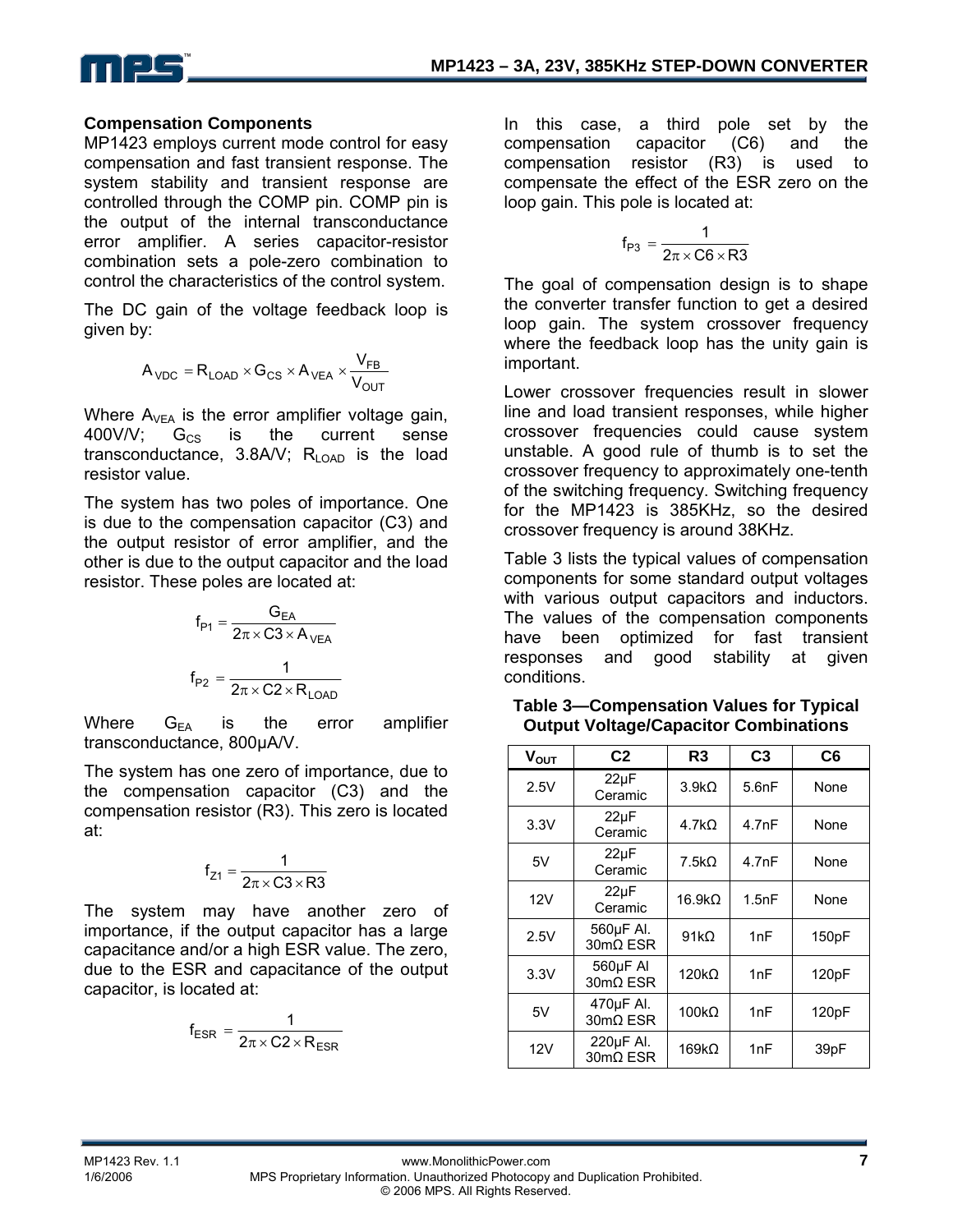To optimize the compensation components for conditions not listed in Table 2, the following procedure can be used.

**TM**

1. Choose the compensation resistor (R3) to set the desired crossover frequency. Determine the R3 value by the following equation:

$$
R3 = \frac{2\pi \times C2 \times f_C}{G_{EA} \times G_{CS}} \times \frac{V_{OUT}}{V_{FB}}
$$

Where  $f_c$  is the desired crossover frequency (which typically has a value no higher than 38KHz).

2. Choose the compensation capacitor (C3) to achieve the desired phase margin. For applications with typical inductor values, setting the compensation zero,  $f<sub>Z1</sub>$ , below one forth of the crossover frequency provides sufficient phase margin. Determine the C3 value by the following equation:

$$
C3>\frac{4}{2\pi\times R3\times f_C}
$$

Where R3 is the compensation resistor value.

3. Determine if the second compensation capacitor (C6) is required. It is required if the ESR zero of the output capacitor is located at less than half of the 385KHz switching frequency, or the following relationship is valid:

$$
\frac{1}{2\pi\times C2\times R_{ESR}}<\frac{f_S}{2}
$$

If this is the case, then add the second compensation capacitor  $(C6)$  to set the pole  $f_{P3}$ at the location of the ESR zero. Determine the C6 value by the equation:

$$
C6 = \frac{C2 \times R_{ESR}}{R3}
$$

#### **External Bootstrap Diode**

It is recommended that an external bootstrap diode be added when the system has a 5V fixed input or the power supply generates a 5V output. This helps improve the efficiency of the regulator. The bootstrap diode can be a low cost one such as IN4148 or BAT54.



**Figure 2—External Bootstrap Diode** 

This diode is also recommended for high duty cycle operation (when IN OUT  $\frac{\rm V_{OUT}}{\rm V_{IN}}$ >65%) and high output voltage  $(V_{OUT} > 12V)$  applications.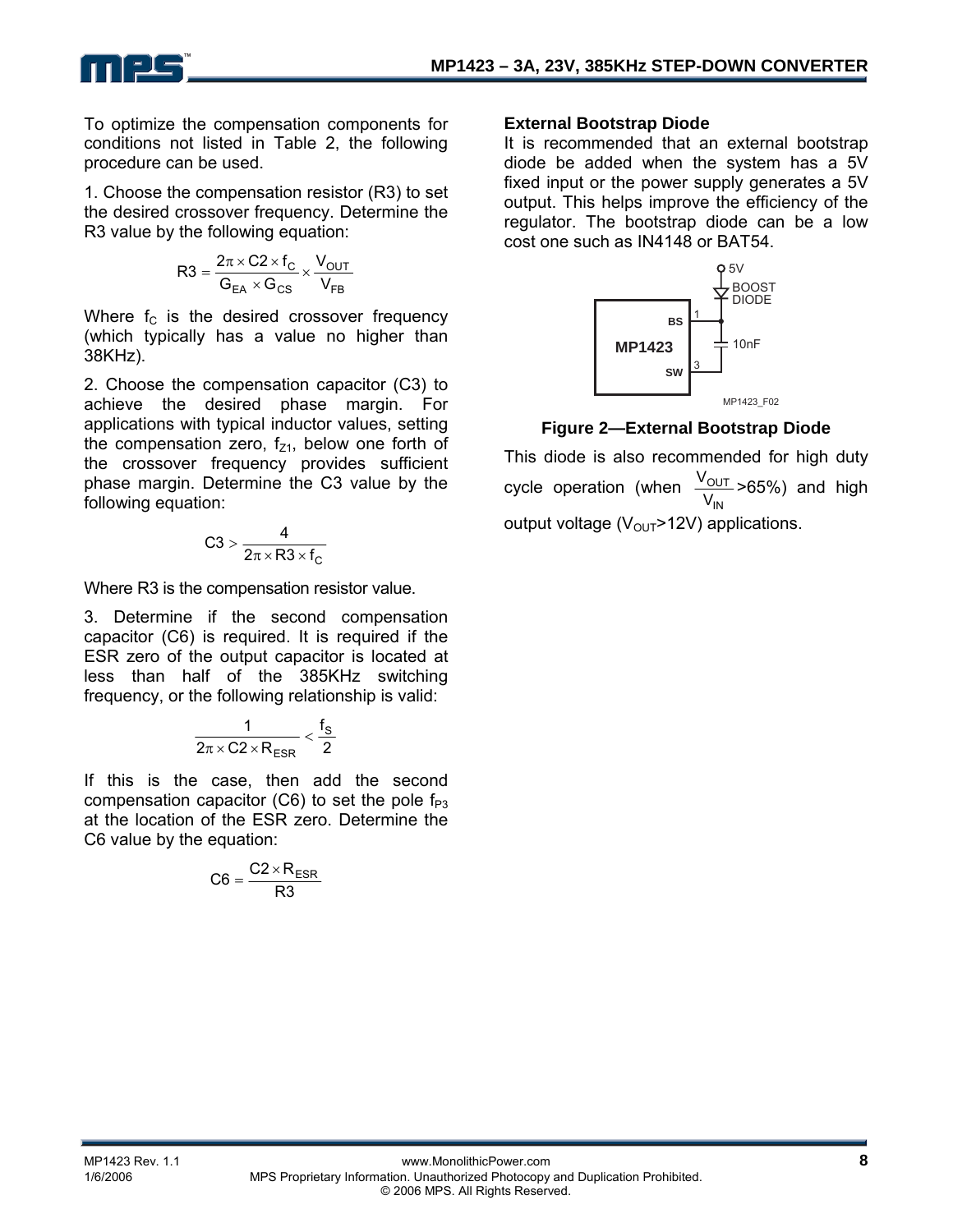

# **TYPICAL APPLICATION CIRCUITS**



**Figure 3—MP1423 with Murata 22µF, 10V Ceramic Output Capacitor** 



**Figure 4—MP1423 with Panasonic 47µF, 6.3V Special Polymer Output Capacitor**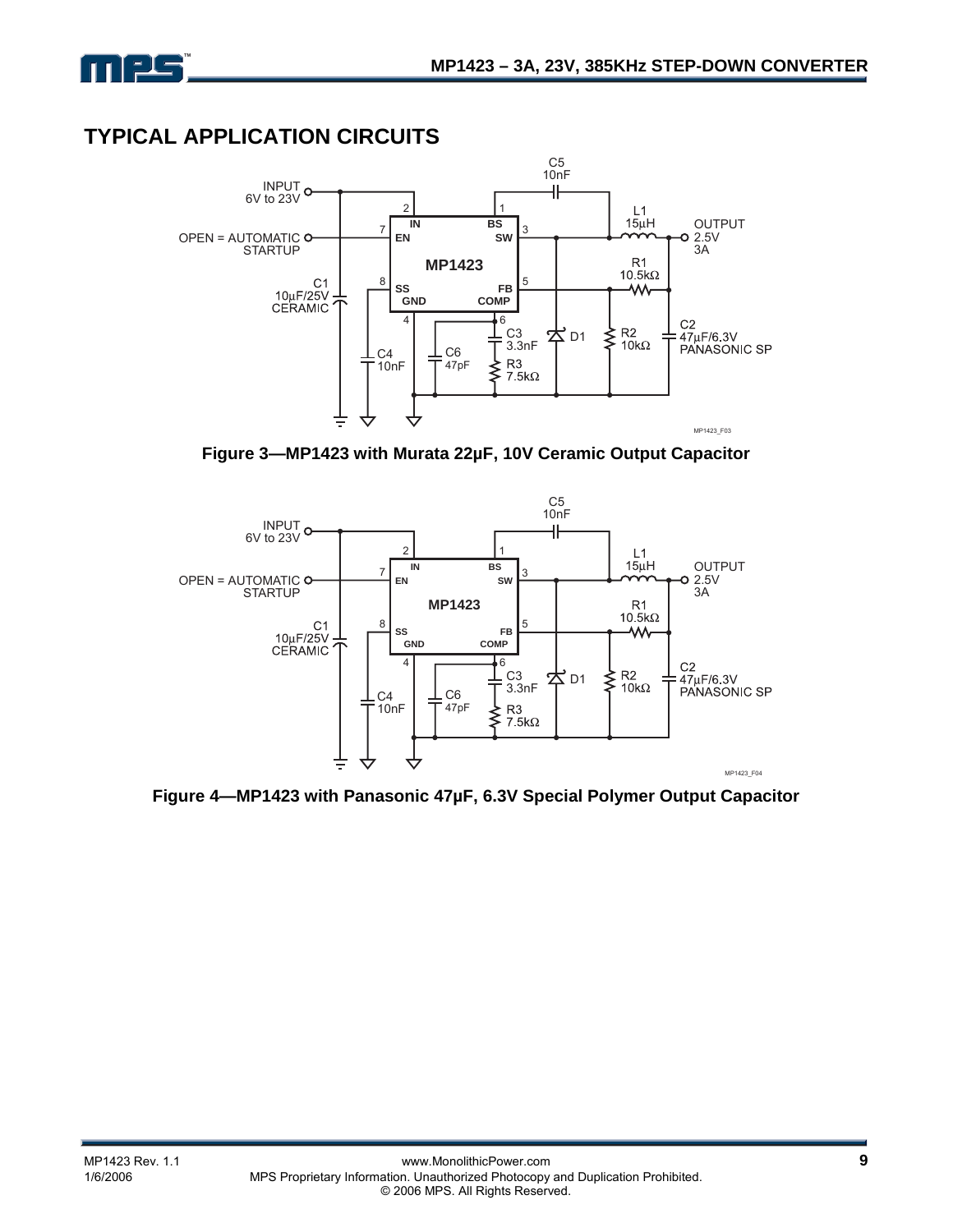

# **PACKAGE INFORMATION**



**NOTE:**

 **1) Control dimension is in inches. Dimension in bracket is millimeters.**

- **2) Exposed Pad Option (N-Package) ; 2.31mm -2.79mm x 2.79mm 3.81mm.**
- **Recommend Solder Board Area: 2.80mm x 3.82mm = 10.7mm2 (16.6 mil2)**
- **3) The length of the package does not include mold flash. Mold flash shall not exceed 0.006in. (0.15mm) per side. With the mold flash included, over-all length of the package is 0.2087in. (5.3mm) max.**
- **4) The width of the package does not include mold flash. Mold flash shall not exceed 0.10in. (0.25mm) per side.**
- **With the mold flash included, over-all width of the package is 0.177in. (4.5mm) max.**